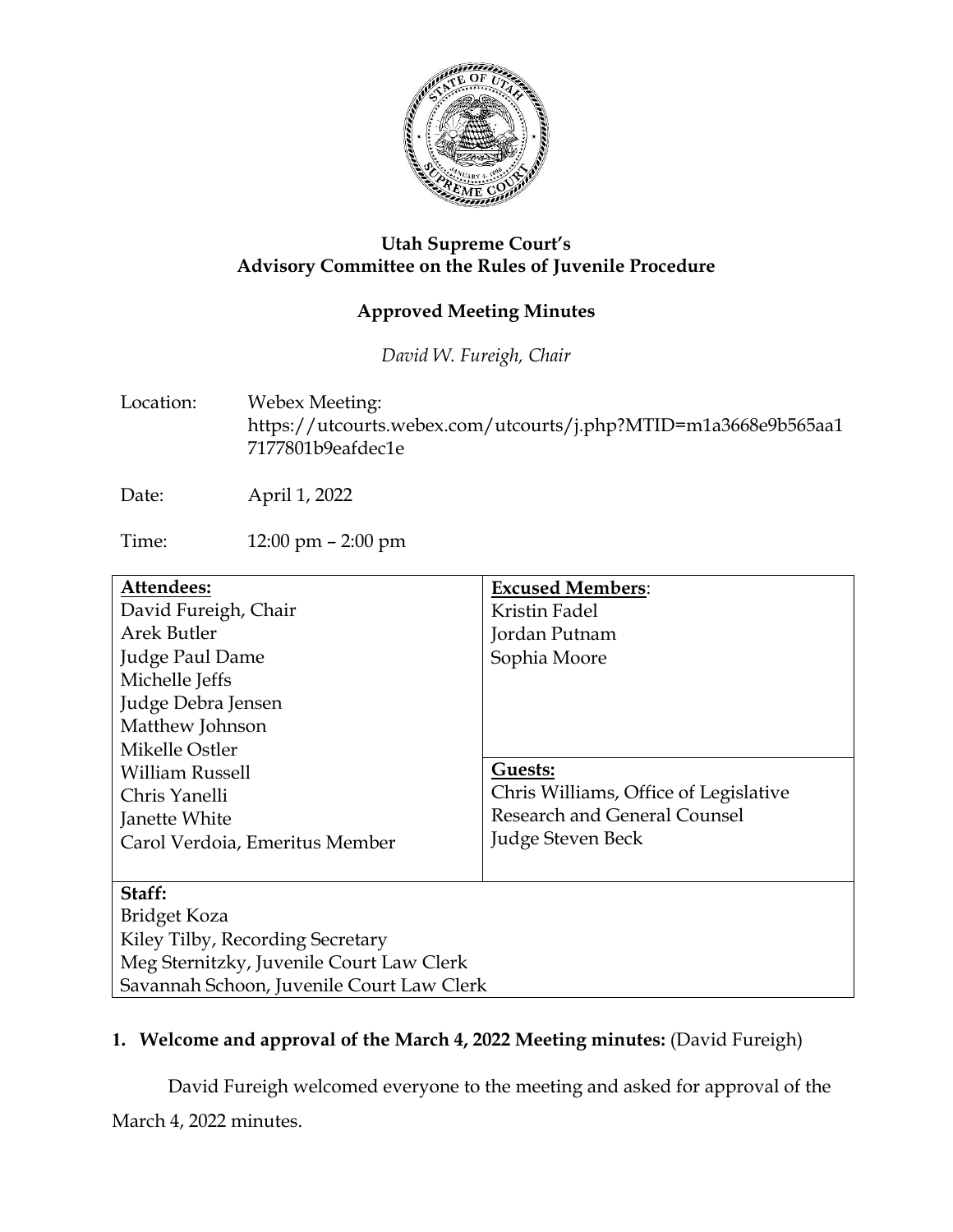*Judge Debra Jensen moved to approve the March 4, 2022 minutes. William Russell seconded the motion, and it passed unanimously.* 

David introduced Kiley Tilby as the new recording secretary. Ms. Tilby will take minutes and assist in the preparation of the agendas. David announced Bridget Koza had accepted a new position and will be leaving the courts.

As a preliminary matter, David informed the committee that Rule 60 received one dissenting vote from the Supreme Court regarding a motion to go out for 45-day public comment but the motion passed. David received a request from the Supreme Court to contact the ACLU and Planned Parenthood and ask them if they would like to comment again while it is out for comment. He reached out to them and let them know they could e-mail him, send a letter, or submit comment through the website.

#### **2. Discussion—Rule 25A. Withdrawal of Plea:** (David Fureigh)

Judge Steven Beck left a comment on the proposed repeal of Rule 25A and was invited by Judge Dame to the meeting to address his concerns to the committee. Judge Beck had previously attended a Judicial Council's committee meeting. During that meeting, the Judicial Council's position was that if there are procedures in legislation, they should be taken out of legislation and left in the rules. Judge Beck expressed his concern of removing a rule that contains procedure as the legislature could repeal that law by simple majority. This would subvert the constitutional requirement of 2/3 majority from both houses to amend a Rule of Juvenile Procedure. Judge Beck indicated his position that if a rule is procedural, it should remain in the Rules of Juvenile Procedure and not stricken in favor of legislation.

David Fureigh indicated this was a big discussion with the first juvenile code recodification because there were several substantive issues in the rules that the committee believed belonged in the statute but there was nothing in the statute addressing it. This led to the committee putting some of the substantive stuff in the rules because it was not otherwise addressed in the statute.

Carol Verdoia stated that issue as part of the first juvenile code recodification was being tracked closely by Jacqueline Carlton, Office of Legislative Research and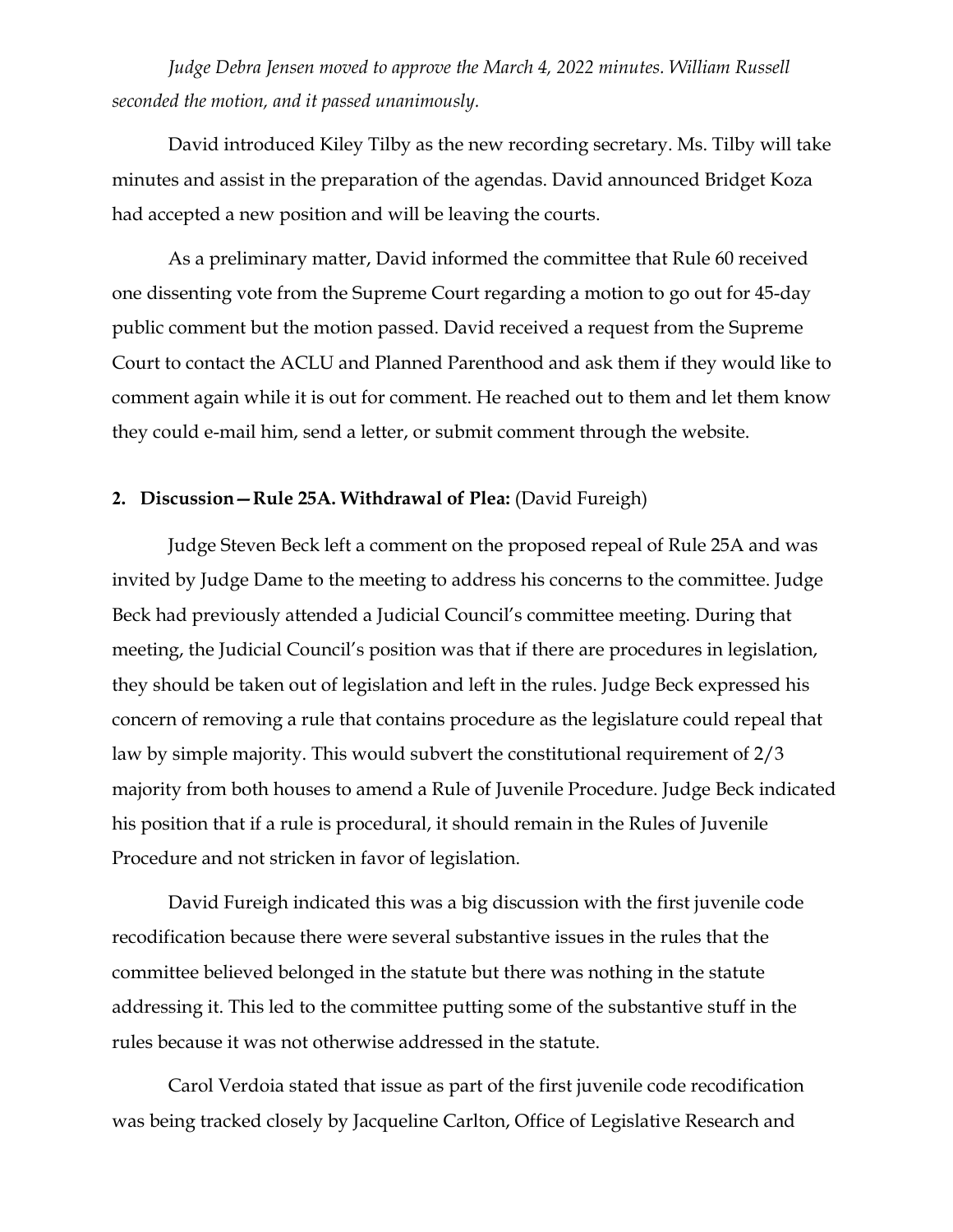General Counsel. Carol's interpretation was that the intent was to ensure the procedural aspects stay in the rules even if there is also a statutory provision.

Judge Dame expressed the same concerns Judge Beck has as far as the Supreme Court having exclusive authority to make procedural rules. Judge Dame indicated he has concerns with repealing Rule 25A because it is a combination of substantive and procedural and believes Rule 25A should be left as-is.

Carol Verdoia indicated if the statute is repealed, the Supreme Court could do an emergency implementation of a rule, but it would still have to go through the committee and the comment period. This is a lengthy process and would take some time to get the rule back in place.

*The committee agreed to put Rules 25 and 25A on the May 6, 2022 agenda to continue the discussion.* 

# **3. Discussion— Rule 12: Admission to shelter care; Rule 13: Shelter hearings; and Rule 14: Reception of Referral; Preliminary Determination:** (Matthew Johnson & Janette White)

Matthew Johnson discussed with the committee that he and Janette White went through Juvenile Rules 12, 13, and 14 to update the statutory citations to reflect the changes in the second juvenile code recodification (HB 248: Juvenile Amendments (2022)).

David proposed to the committee whether Rule 12 was necessary if the rule was merely citing to the statute. Matthew Johnson stated he would rather leave the rule for those attorneys who did not primarily practice in Juvenile Court. Janette White indicated she did not know if the rule was necessary as the statute is cited in the petitions in child welfare proceedings. Arek Butler would like to leave the rule.

Bridget Koza wanted to ensure the proposed statutory citations were updated correctly. Bridget will forward the chart showing the old statutory citation and the new one from the second juvenile code recodification from the Office of Legislative Research and General Counsel to all committee members.

*The committee will continue discussing Rule 12, 13 and 14 at the next committee meeting on May 6, 2022.*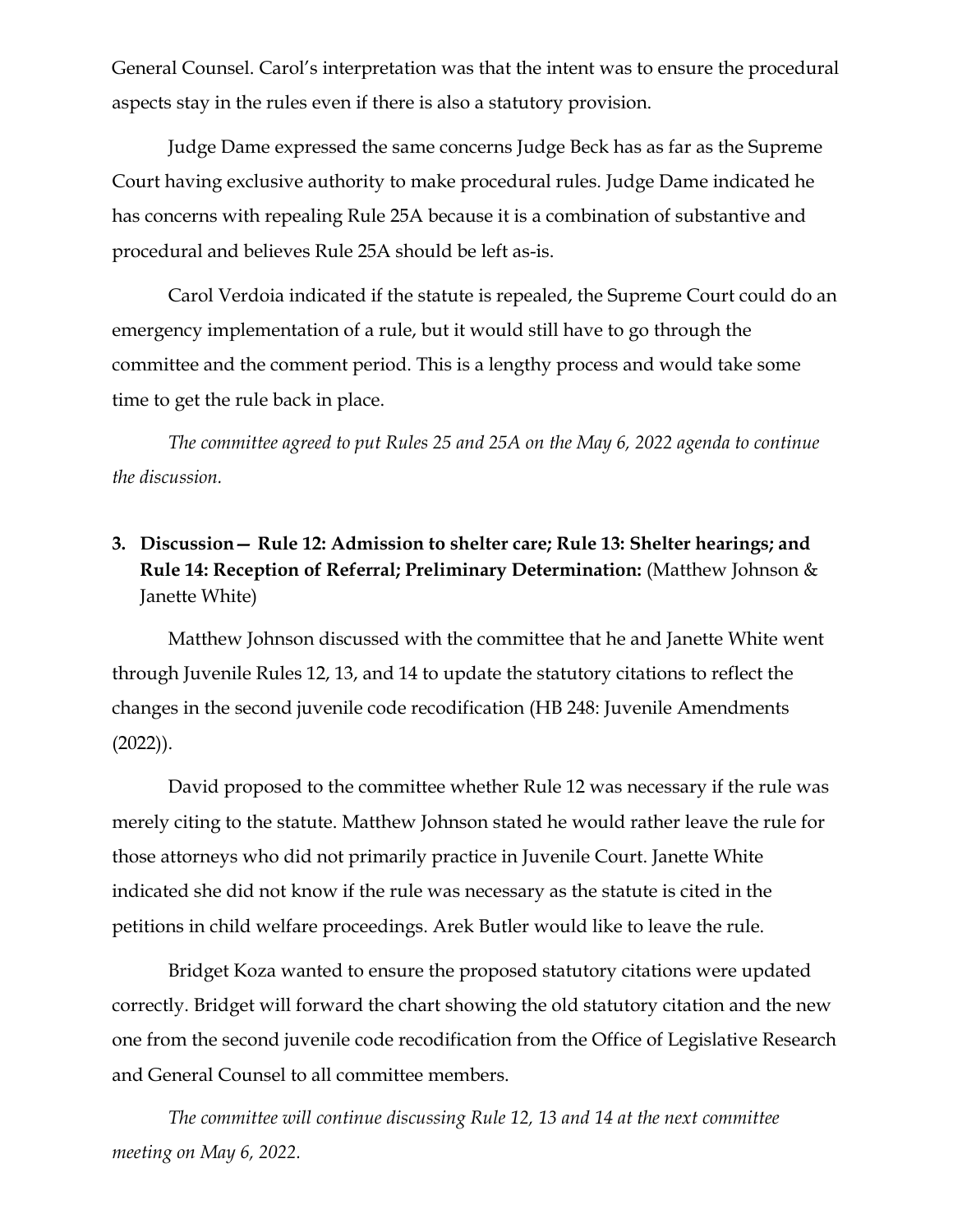## **4. Discussion— Rule 13: Shelter hearings, Rule 35: Pre-trial procedures & SB 108 Indigent Defense Amendments (2022):** (All)

SB 108: Indigent Defense Amendments (2022) **-** Bridget Koza raised the question as to whether there needed to be changes to Juvenile Rule 13 based on S.B. 108 (lines 86 and 87) regarding the court informing parties of their right to counsel. David Fureigh commented that Rule 35 and the Indigent Defense Act already outlines the right to counsel. Judge Dame does not believe it is necessary to add anything additional to the rules because the statute already requires the court to advise parties of their right to counsel. Judge Jensen concurs and indicates all judges are aware they must advise the parties of their right to counsel at shelter hearings.

#### **5. Old business/new business:** (All)

Carol Verdoia outlined the committee may want to look at SB 161: Child Welfare Appeals Amendments (2022) and look at possibly amending Juvenile Rules 52 and 53. Carol indicated there were changes made about a parent's representation on appeal because of new processes with appointing the qualified appellate counsel. The process for appointing qualified appellate counsel is still being worked out. For example, a trial attorney attempted to withdraw as counsel before the appointment of qualified appellate counsel. Carol suggested the committee may want to outline in the rules the procedure for that process.

Mikelle Ostler and Bridget Koza discussed SB 85: Protective Order and Stalking Injunction Expungement (2022) regarding protective order and stalking injunction expungements. Bridget indicated she did not know whether the committee needed to reference anything in Juvenile Rule 37 about expunging child protective orders. Juvenile Rule 56 deals with expungement, but that is only regarding juvenile records. Jordan Putnam was assigned to review SB 85 to see if any changes need to made to the Juvenile Rules.

*Both bills and rules will be placed on the May 6, 2022 agenda.*